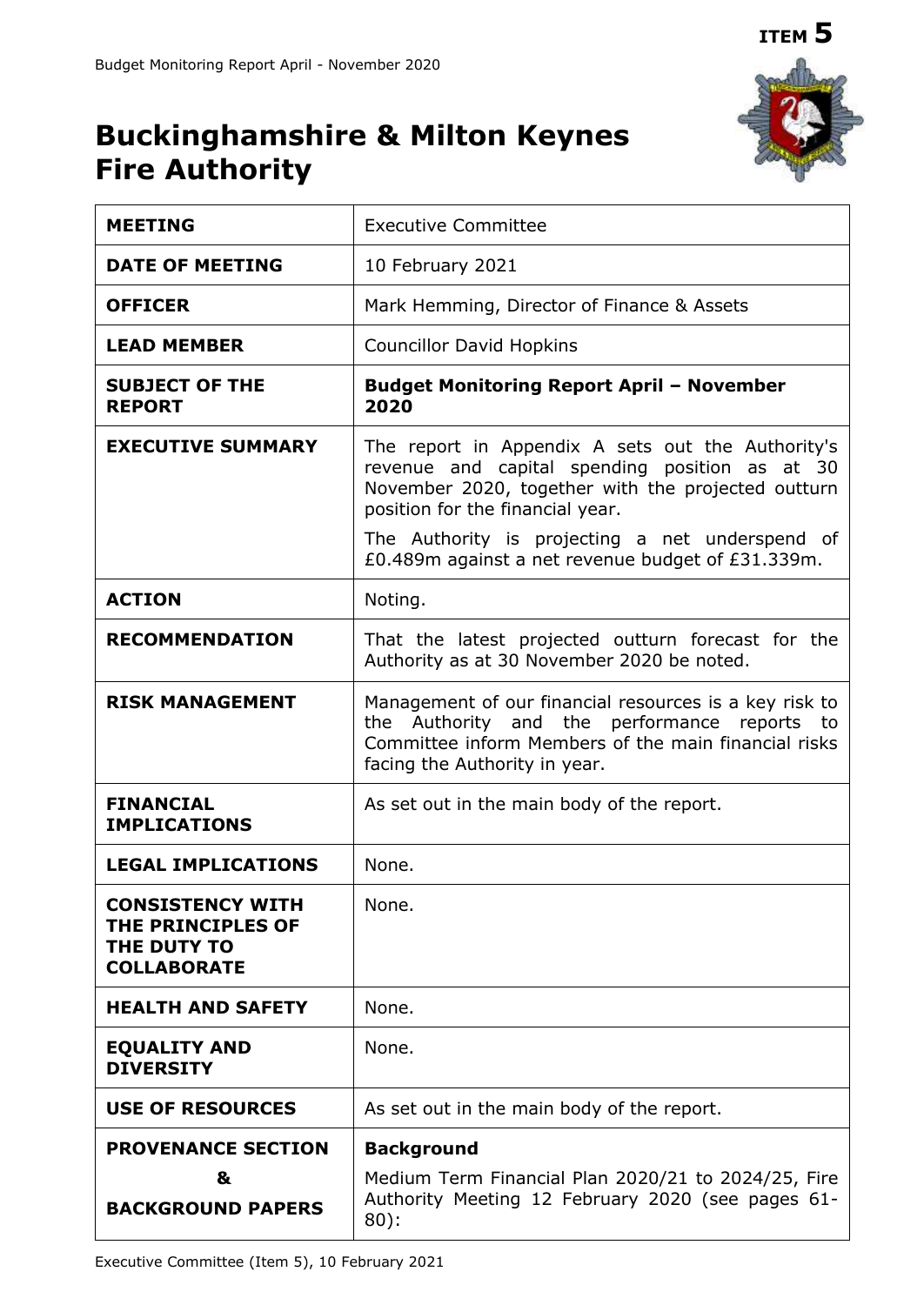|                                                | https://bucksfire.gov.uk/documents/2020/03/120220<br>item7c medium term financial plan.pdf/ |  |  |  |  |  |
|------------------------------------------------|---------------------------------------------------------------------------------------------|--|--|--|--|--|
| <b>APPENDICES</b>                              | Appendix A - Budget Monitoring Report April -<br>November 2020                              |  |  |  |  |  |
| <b>TIME REQUIRED</b>                           | 10 Minutes                                                                                  |  |  |  |  |  |
| <b>REPORT ORIGINATOR</b><br><b>AND CONTACT</b> | Asif Hussain<br>ahussain@bucksfire.gov.uk<br>01296 744421                                   |  |  |  |  |  |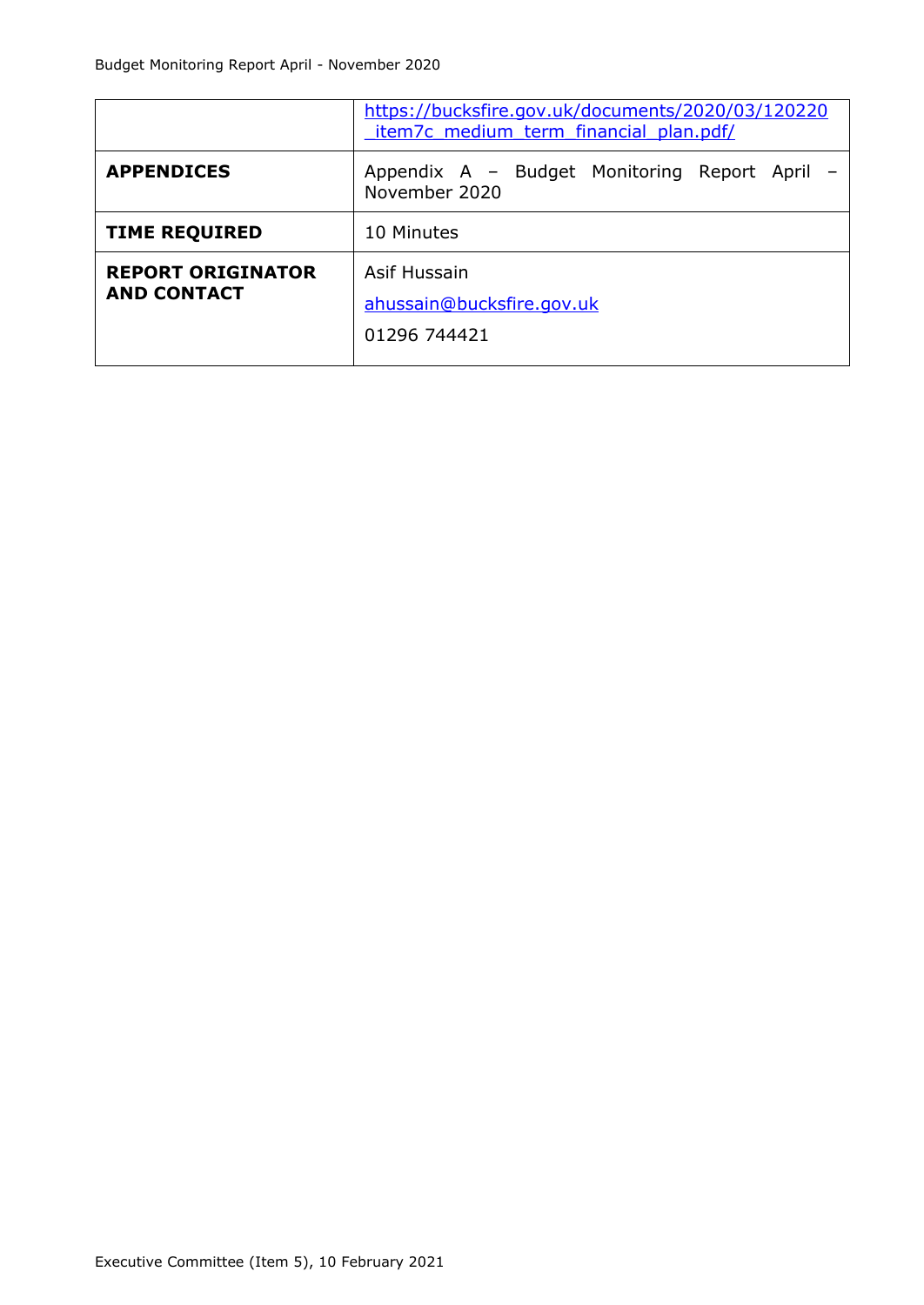#### **1. Revenue Forecasts by Service Area**

Table 1 shows the budget and actual expenditure for each Directorate as at the end of November 2020. The budget of £31.339m compared to the forecast outturn of £31.698m gives a forecast yearend overspend of £0.358m. Furthermore, the level of funding is showing a favourable variance of £0.847m which has resulted in an overall net underspend of £0.489m.

The above projections include a transfer of £0.500m to revenue contributions to capital and £0.230m to a COVID reserve, which were approved by the Executive Committee in September.

An additional £0.847m of funding has been allocated to the Authority during the year, which relates to COVID-19 funding (£0.606m), protection funding (£0.230m) and additional Airwave funding (£0.011m).

#### **Table 1**

| <b>Directorate</b>            | <b>Total Budget</b> | <b>Actual Year to</b><br>Date | <b>Forecast</b><br>Outturn | <b>Projected Year</b><br><b>End Variance</b> |
|-------------------------------|---------------------|-------------------------------|----------------------------|----------------------------------------------|
|                               |                     |                               | £                          |                                              |
| Corporate Core                | 1,501,090           | 902,942                       | 1,484,668                  | $-16,422$                                    |
| Finance & Assets              | 6,282,722           | 4,118,127                     | 6,330,880                  | 48,158                                       |
| People & Organisation Dev.    | 542,610             | 307,048                       | 473,337                    | $-69,273$                                    |
| Delivery, Corp. Dev. Planning | 21,402,480          | 13,671,790                    | 21,298,861                 | $-103,619$                                   |
| Statutory Acc. & Contingency  | 1,610,510           | 661,127                       | 2,110,210                  | 499,700                                      |
| <b>Total Expenditure</b>      | 31,339,412          | 19,661,034                    | 31,697,956                 | 358,544                                      |
| <b>Total Funding</b>          | $-31,339,412$       | $-21,758,376$                 | $-32,186,738$              | $-847,326$                                   |
| <b>Net Position</b>           | u                   | $-2,097,342$                  | $-488,782$                 | $-488,782$                                   |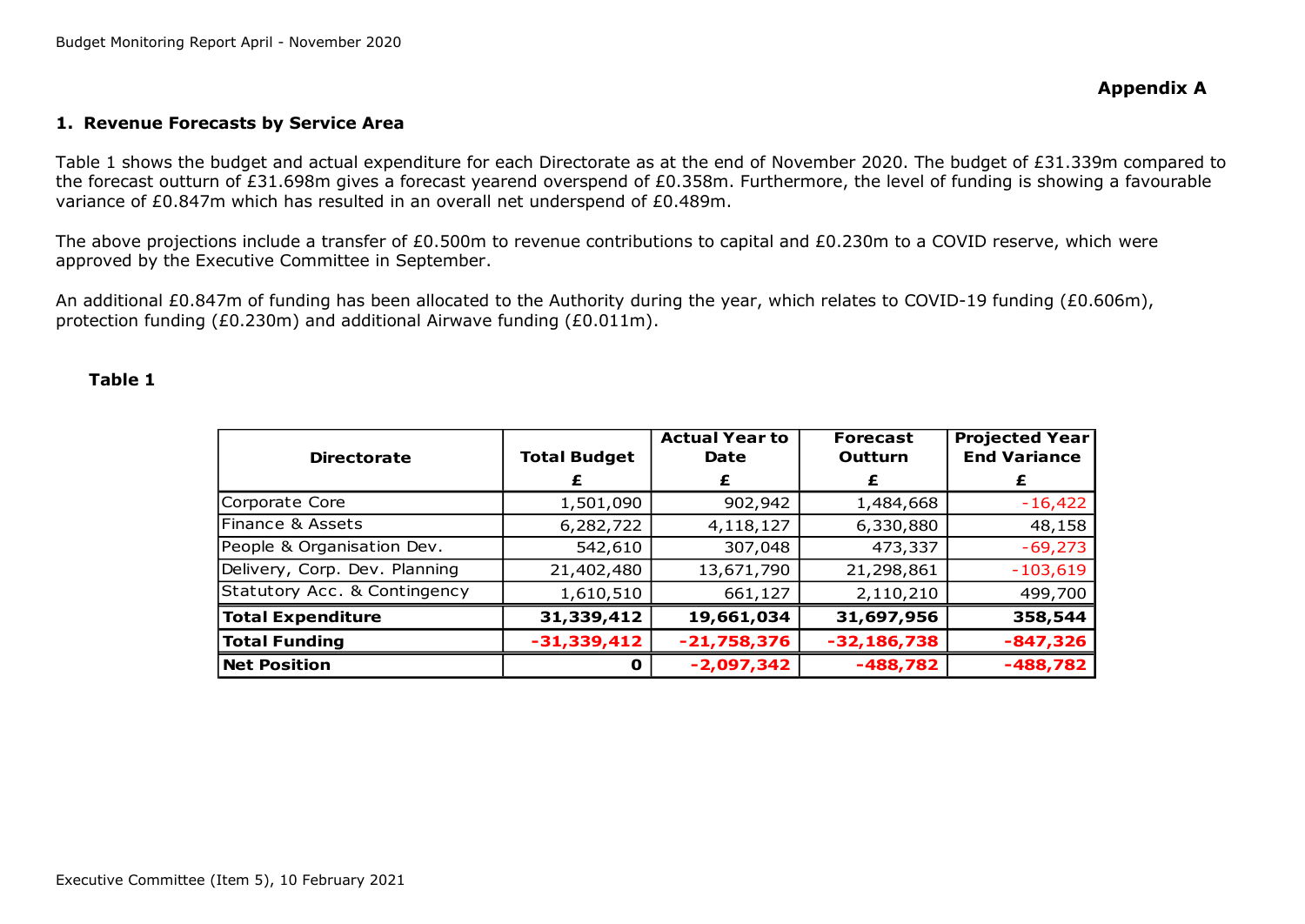## **Variance by Directorate**

**Corporate Core £0.016m under**– The underspend of £0.046m within Legal & Governance predominantly relates to projected underspend in legal costs and consultation with public (in relation to public safety plan). This is offset by overspends of £0.030m within Corporate Management relating to unachievable interest on investments as well as additional audit fees not budgeted for; there are also underspends seen under Corporate Management courses and conference fees which have been postponed due to COVID-19.

**Finance & Assets £0.048m over –** Most of the overspend is seen within West Ashland revenue costs which are expected to be recovered via services charges to other organisation's sharing the facilities which are currently not reflected in the forecast. This is offset by an underspend attributable to employee costs as a result of vacant positions throughout the directorate, which have either since been filled or where recruitment has been delayed due to COVID-19.

**People & Organisational Development (POD) £0.069m under -** The underspend is due to an employee being on maternity leave and the duties of the role will be shared within the existing team. Additionally, not all employees are taking part in the LGPS pension scheme which also contributes to the underspend. Furthermore, we are not expecting any Thames Valley collaboration costs during the current financial year which is contributing towards the underspend.

**Delivery, Corporate Development & Planning £0.104m under - All costs relating to the COVID-19 response are included within this** directorate which are currently projecting £0.845m (which includes a transfer of 0.230m into a Covid-19 reserve as approved by the Executive Committee in September) for the financial year. In addition to this, the whole-time establishment is currently projected to be over established by three by the end of the financial year. The additional resourcing will provide the resilience needed to the resourcing model if individuals were to retire sooner than expected following the outcome of the Sargeant remedy.

As a result of new recruits joining the organisation, a number of Wholetime posts are not at the top of the pay scale and these recruits have joined the 2015 pension scheme which has lower employer contributions than the 1992 pension scheme. This has resulted in an underspend within the pension budgets.

**Statutory Accounting and Contingency £0.500m over** – this variance is due to an additional revenue contribution to capital of £0.500m, which was approved by the Executive Committee in September.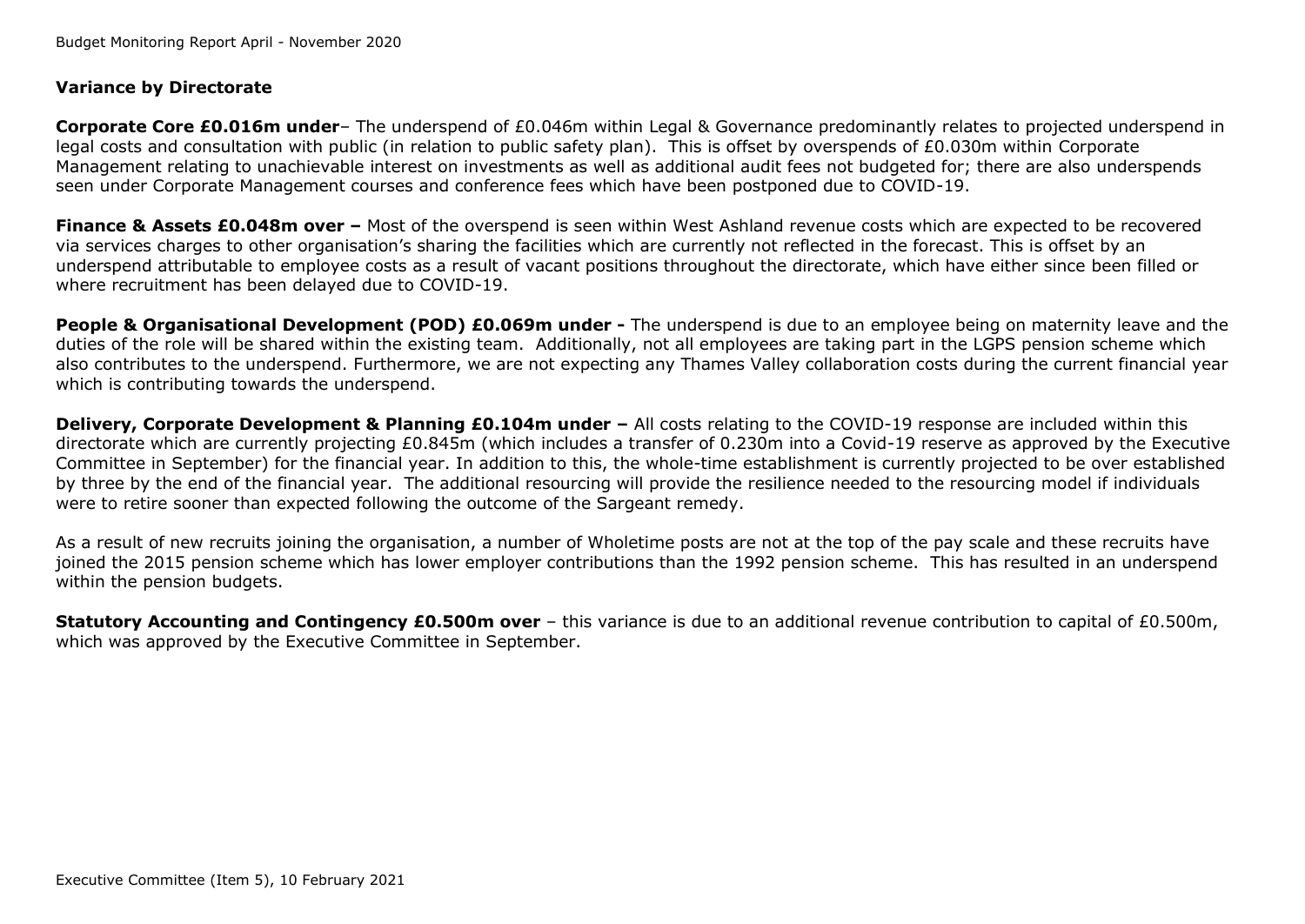### **2**. **Direct Employee Variances**

**Table 2** shows the breakdown of all the favourable (-) and adverse (+) variances for each sub-heading within the direct employees subjective as at the end of November 2020.

| <b>Subjective</b>  | <b>Salary (Including</b><br>Training costs) | <b>Allowances</b><br>£ | <b>NI</b> | <b>Pension</b><br>£ | <b>Total</b><br>£ |
|--------------------|---------------------------------------------|------------------------|-----------|---------------------|-------------------|
| Wholetime          | 116,351                                     | $-33,854$              | 109,009   | $-247,320$          | $-55,814$         |
| On-Call            | $-28,873$                                   | $-194,378$             | 25,176    | $-50,299$           | $-248,374$        |
| Support            | $-331,814$                                  |                        | $-39,291$ | $-97,895$           | $-469,000$        |
| Technicians        | $-15,902$                                   |                        | $-5,613$  | $-3,597$            | $-25,112$         |
| Sessional          | $-12,000$                                   | 4,198                  | 545       |                     | $-7,257$          |
| Agency             | 114,258                                     |                        |           |                     | 114,258           |
| <b>Grand Total</b> | $-157,980$                                  | $-224,034$             | 89,826    | $-399,111$          | $-691,299$        |

**Wholetime** – Currently projecting an underspend of £0.056m predominantly within pensions, which relates to new recruits joining the 2015 scheme and replacing existing post holders who may have been on a 1992 scheme which have higher employer contributions. With the Sargeant remedy still to be finalised, there is uncertainty on the impact that this will have on employer pension contributions and therefore the current budget reflects a mix of establishment posts on the 1992 and 2015 pension schemes.

**On Call** – Underspends predominantly seen within allowances which is based on activity/training to date.

**Support Staff** – There is a forecast net underspend on support staff budgets across the directorates due to a delay in recruitment caused by the COVID-19 pandemic.

Agency Staff – Agency staff have been used to partly cover interim vacancies within support staff roles and this offsets the underspend on support staff.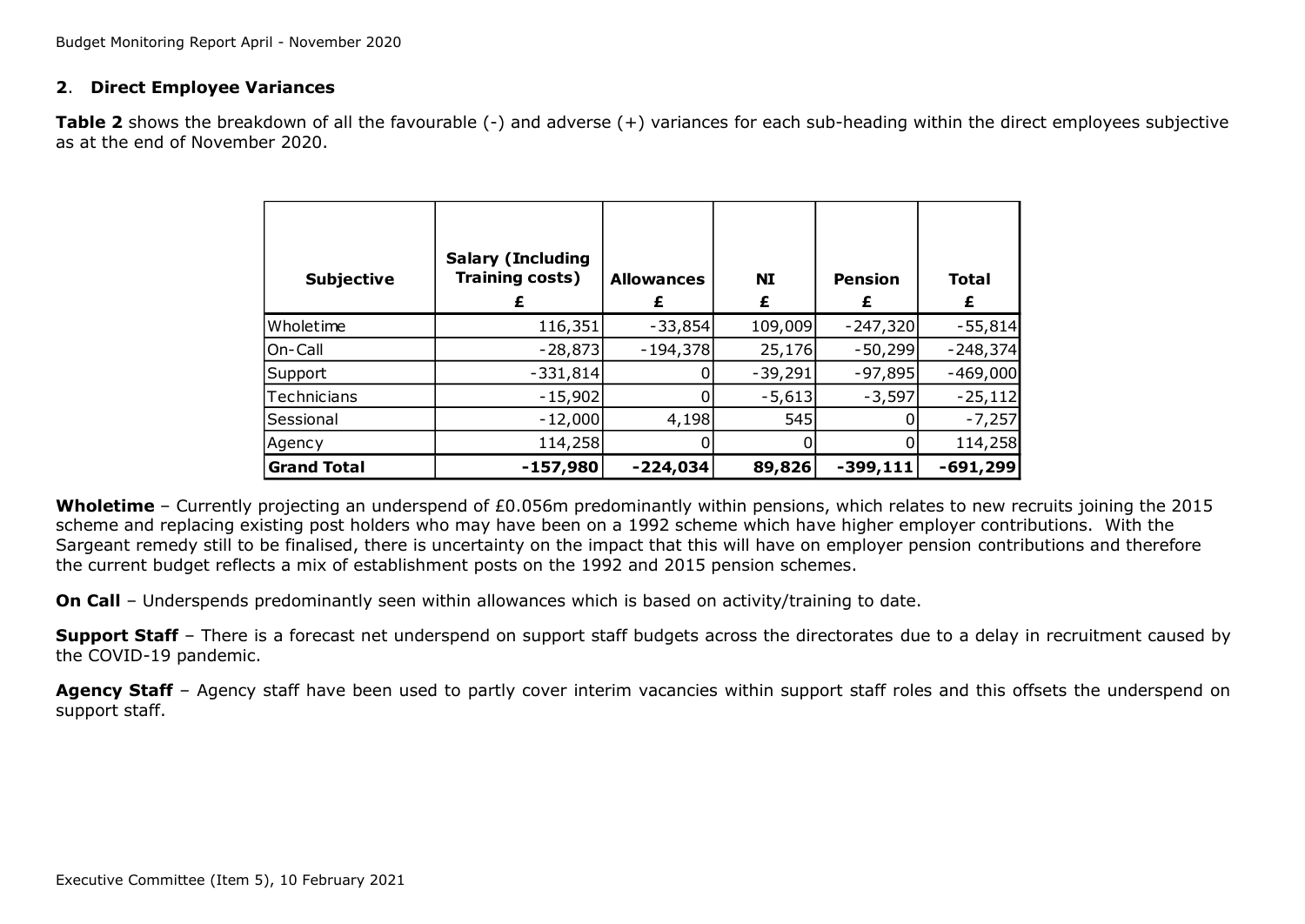## **3. COVID-19 Spend Analysis**

### **Table 3**

| <b>Subjective</b>    | <b>Actuals</b> | <b>Forecast</b> |
|----------------------|----------------|-----------------|
| Staffing Costs*      | 269,289        | 366,039         |
| Protective Equipment | 97,609         | 156,313         |
| <b>Other Costs</b>   | 53,970         | 92,770          |
| Loss of Income       | 7,265          | 7,265           |
| <b>Total</b>         | 428,133        | 622,387         |

**\*** This figure includes £3k in actual costs which were in incurred in March 2020 and therefore the total figure includes all COVID-19 related costs since the start of the Pandemic.

**Funding** - Central Government have allocated additional funding of £0.696m of which £0.090m was received in March 2020.

**Staffing Costs** – All additional employee costs (operational and support staff) incurred as a result of the Pandemic.

**Protective Equipment** – All costs in relation to the purchase of personal protective equipment (PPE) to ensure the safety of all employees and providing employees with the appropriate PPE in order to carry out their roles safely. This also includes cleaning materials to be used for all brigade sites by employees/visitors for sanitising and disinfecting areas before and after they are used.

**Other Costs** – Predominantly costs relating to IT upgrades to allow meetings to take place online and costs relating to signage put up on all sites in relation to COVID-19.

**Loss of Income** – Income we were unable to generate due to cancellation or restriction of certain activities due to COVID-19.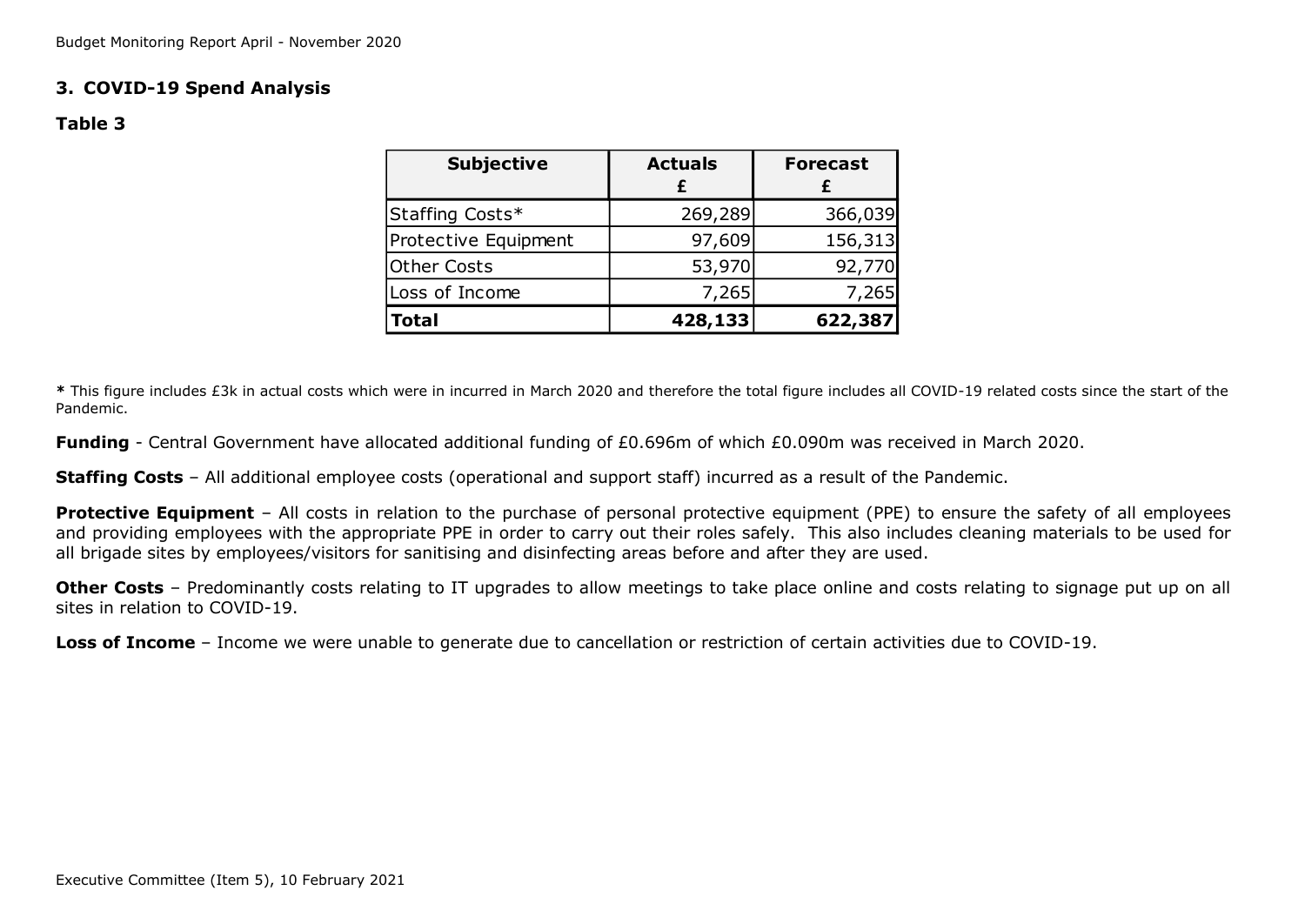### **4. Funding**

**Table 4** details the budget and forecast outturn for each category of funding.

| <b>Funding</b>            | <b>Total Budget</b> | <b>Actual Year</b><br>to Date | <b>Forecast</b><br>Outturn | Projected<br><b>Year End</b><br><b>Variance</b> |
|---------------------------|---------------------|-------------------------------|----------------------------|-------------------------------------------------|
| Government Funding        | $-3,531,360$        | $-1,760,017$                  | $-3,531,360$               |                                                 |
| Specific Grants           | $-1,106,440$        | $-1,749,139$                  | $-1,953,766$               | $-847,326$                                      |
| <b>NNDR</b>               | $-4,123,802$        | $-3,123,443$                  | $-4,123,802$               |                                                 |
| Top-up / Pooling Receipts | $-1,844,000$        | $-1,253,593$                  | $-1,844,000$               |                                                 |
| Precept                   | $-20,733,810$       | $-13,872,184$                 | $-20,733,810$              | $\Omega$                                        |
| <b>Grand Total</b>        | $-31,339,412$       | $-21,758,376$                 | $-32,186,738$              | $-847,326$                                      |

The level of funding is forecast to exceed the original budget by £0.835m. The majority of the additional funding (£0.606m) is due to the Treasury making additional funds available to respond to the COVID-19 Pandemic and £0.011m additional funding in relation to Airwave. Furthermore, following the Grenfell enquiry, Central Government have allocated funds specifically for the Fire Sector Protection teams to carry out a review of all high-rise buildings and support initial improvements in local protection capability. This has resulted in additional in-year funding of £0.230m. This funding is required to be spent by December 2021 and so any unspent balance at year-end will need to be transferred to a dedicated protection funding reserve.

We do not anticipate COVID-19 impacting the Precept/NNDR funding for 2020/21 and therefore have projected the funding to budget. However, as collection deficits are identified in the following financial year, it is very likely that this will result in a reduction in funding from 2021/22 in these areas due to the financial impact COVID-19 has had on businesses and council taxpayers. The Authority will be in a better position to understand the future financial implications when the provisional settlement is published in December.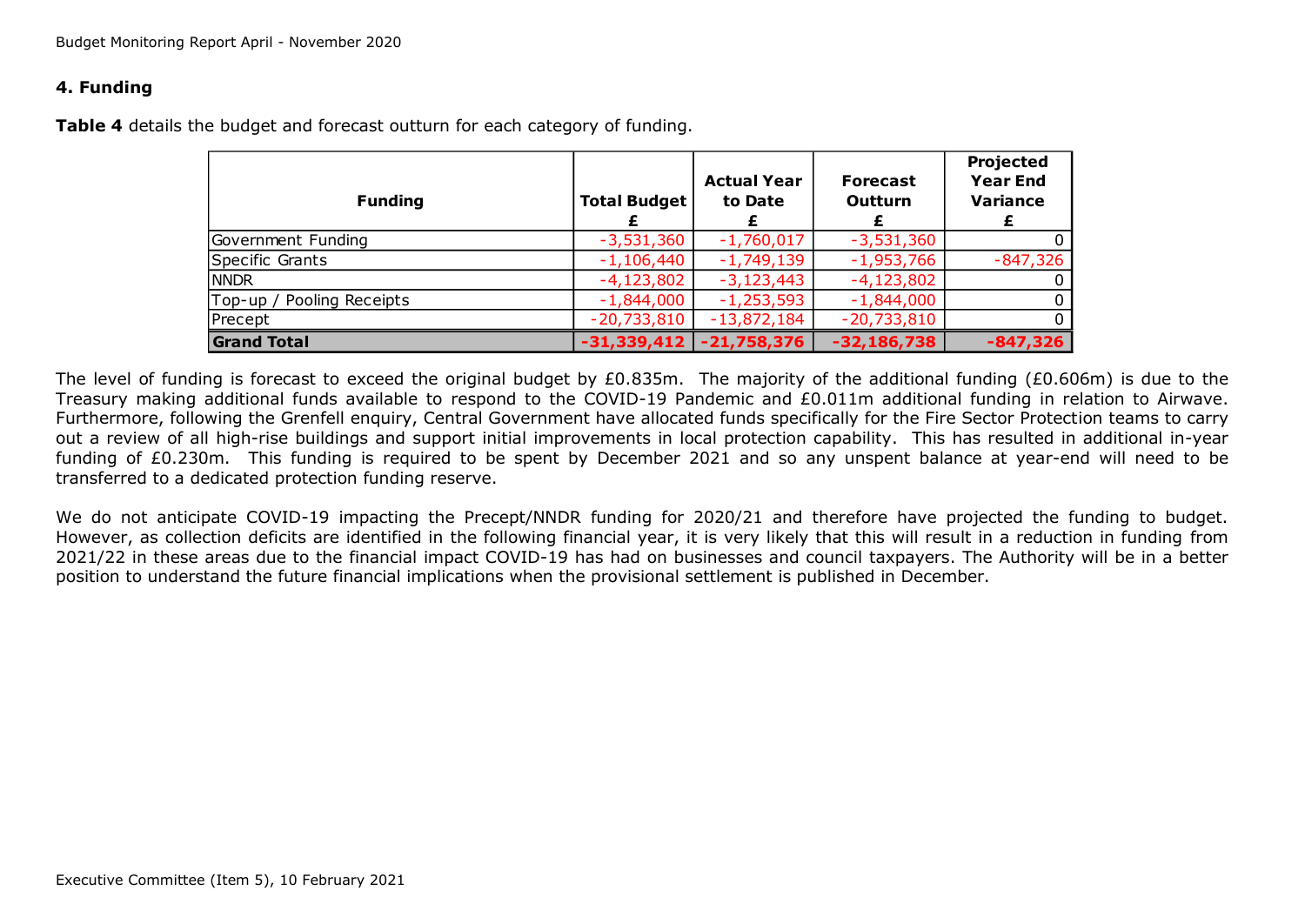# **5. Capital Monitoring**

## **Capital Forecast**

The capital programme for 2020/21 £3.025m, including £1.809m worth of carry forward capital projects from 2019/20.

|                                              | <b>Original Budget</b><br>2020/21 | <b>Carry Forwards</b><br>2019/20 | <b>Revised Budget</b><br>2020/21 | <b>Actual Year to</b><br>Date | <b>Slippage</b> | <b>Forecast</b><br><b>Outturn</b> | <b>Projected Year</b><br><b>End Variance</b> |
|----------------------------------------------|-----------------------------------|----------------------------------|----------------------------------|-------------------------------|-----------------|-----------------------------------|----------------------------------------------|
| <b>Project Name</b>                          |                                   |                                  |                                  |                               |                 |                                   |                                              |
| Property                                     | 500,000                           | 217,698                          | 717,698                          | 255,123                       | 60,000          | 355,698                           | $-302,000$                                   |
| Property Review*                             |                                   | 919,515                          | 919,515                          | 2,851,421                     |                 | 3,606,000                         | 2,686,485                                    |
| <b>Total Property Portfolio</b>              | 500,000                           | 1,137,213                        | 1,637,213                        | 3,106,544                     | 60,000          | 3,961,698                         | 2,384,485                                    |
| Hydraulic Equipment                          | 51,000                            | 11,635                           | 62,635                           |                               |                 | 62,635                            |                                              |
| Operational Equipment                        | 90,000                            | 35,000                           | 125,000                          |                               |                 | 125,000                           |                                              |
| Operational Red Fleet Vehicles               | 500,000                           | 610,200                          | 1,110,200                        | 330,749                       | 200,000         | 810,200                           | $-100,000$                                   |
| Operational White Fleet Vehicles             |                                   | 14,801                           | 14,801                           | 14,801                        |                 | 14,801                            |                                              |
| <b>Total Fire Appliances &amp; Equipment</b> | 641,000                           | 671,636                          | 1,312,636                        | 345,550                       | 200,000         | 1,012,636                         | $-100,000$                                   |
| ICT                                          | 75,000                            |                                  | 75,000                           | 57,750                        |                 | 75,000                            |                                              |
| <b>Total Support</b>                         | 75,000                            |                                  | 75,000                           | 57,750                        | 0               | 75,000                            | 0                                            |
| <b>Grand Total</b>                           | 1,216,000                         | 1,808,849                        | 3,024,849                        | 3,509,844                     | 260,000         | 5,049,334                         | 2,284,485                                    |

**\*** The forecast year-end variance for Property Review (£2.686m) is expected to be offset by additional capital receipts and contributions which will result in a net variance of circa £1m against the forecast expenditure and risks previously reported to Committee.

# **Capital Funding**

The capital programme will be funded as follows:

| <b>Funding</b>                     | <b>Balance at 1</b><br><b>April 2020</b><br>£000 | <b>Estimated</b><br>Transfers (in)<br>£000 | <b>Estimates</b><br><b>Transfers Out</b><br>£000 | <b>Esitmate Balance</b><br>at 31 March 2021<br>£000 |
|------------------------------------|--------------------------------------------------|--------------------------------------------|--------------------------------------------------|-----------------------------------------------------|
| Revenue Contribution to Capital    | $-1,442$                                         | $-1,815$                                   | 2,370                                            | $-887$                                              |
| <b>Other Capital Contributions</b> |                                                  | $-2,679$                                   | 2,679                                            |                                                     |
| <b>Total Capital Funding</b>       | $-1,442$                                         | $-4.494$                                   | 5,049                                            | $-887$                                              |